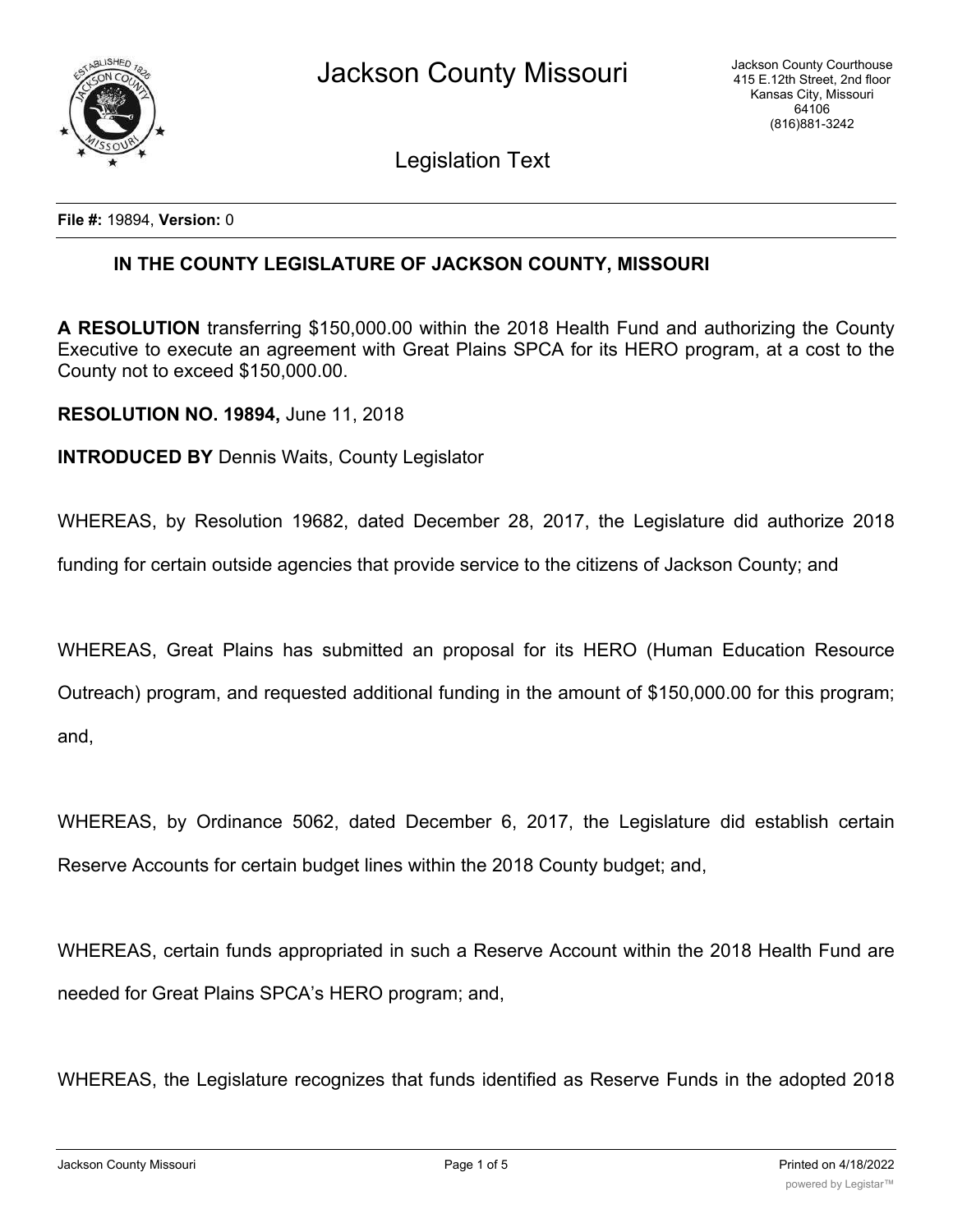budget within the Health Fund are required to be designated for use by the Department of Finance and Purchasing for the HERO program; and,

WHEREAS, the Legislature Auditor recommends the transfer; and,

WHEREAS the County Legislature agrees that funds described in this Resolution should be made available for such use by posting to a certain budget line item in Health Fund budget or otherwise for calendar year 2018 by the County's Finance and Purchasing Department; now therefore,

BE IT RESOLVED by the County Legislature of Jackson County, Missouri, that the following transfer or equivalent documentation/identification, to accomplish posting of the funds in the Jackson County Budget management system so that the funds are available for immediate use and expenditure within the 2018 Budget, be and hereby is authorized:

| <b>DEPARTMENT/DIVISION</b>                | <b>CHARACTER/DESCRIPTION</b>  | <b>FROM</b><br>ΤO |
|-------------------------------------------|-------------------------------|-------------------|
| <b>Health Fund</b><br>Reserve<br>002-8006 | 56835 - Reserve Operating     | \$150,000         |
| <b>Great Plains SPCA</b><br>002-7761      | 56789- Outside Agency Funding | \$150,000         |

and,

BE IT FURTHER RESOLVED that the County Executive be and hereby is authorized to execute an agreement with Great Plains SPCA for its HERO program, at a cost to the County not to exceed \$150,000.00, in a form to be approved by the County Counselor; and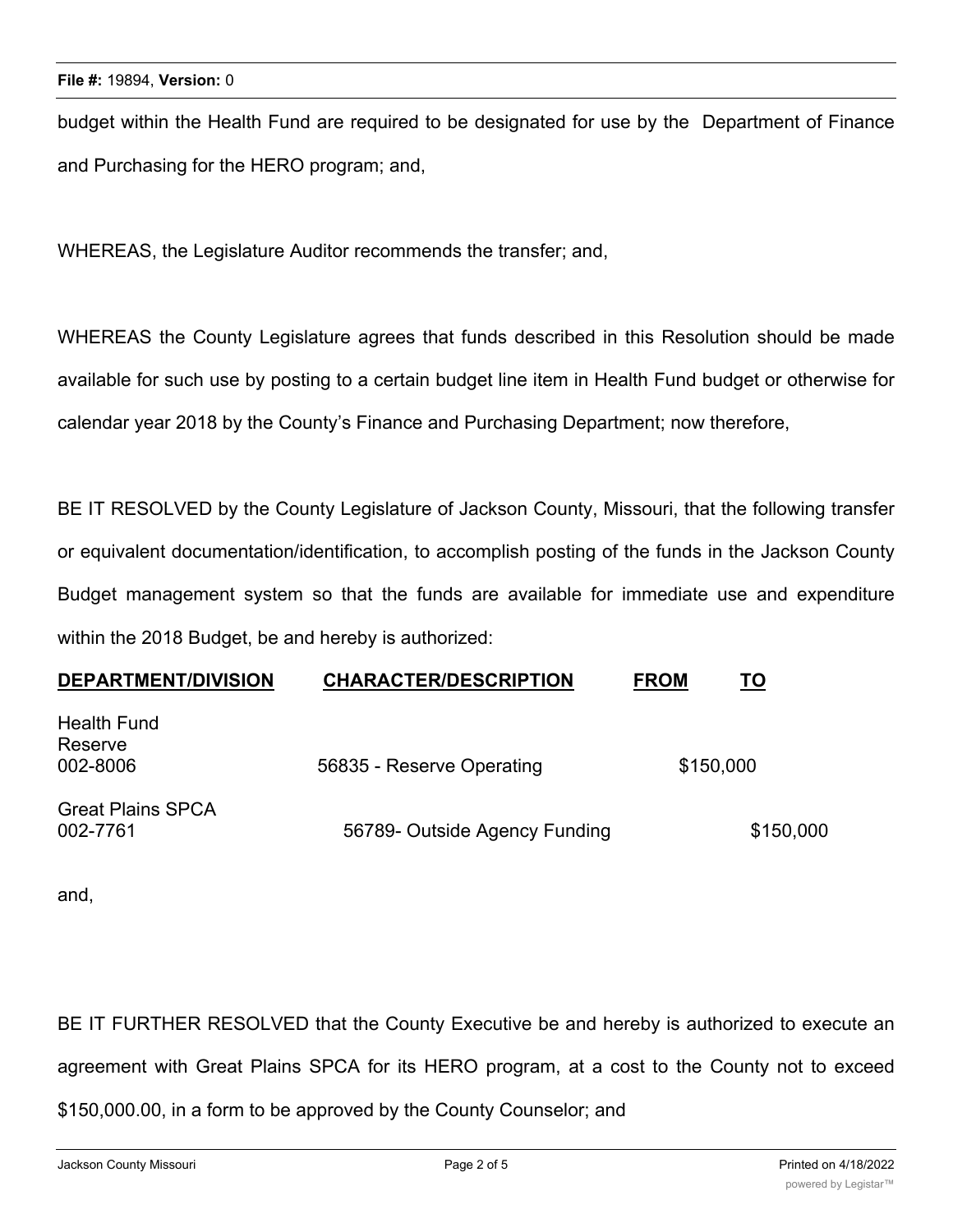BE IT FURTHER RESOLVED, that the Department of Finance and Purchasing be and hereby is authorized to make all payments, including final payment on the contract.

Effective Date: This Resolution shall be effective immediately upon its passage by a majority of the Legislature.

APPROVED AS TO FORM:

Chief Deputy County Counselor County Counselor

 $\mathcal{L}_\text{max}$  , and the contribution of the contribution of the contribution of the contribution of the contribution of the contribution of the contribution of the contribution of the contribution of the contribution of t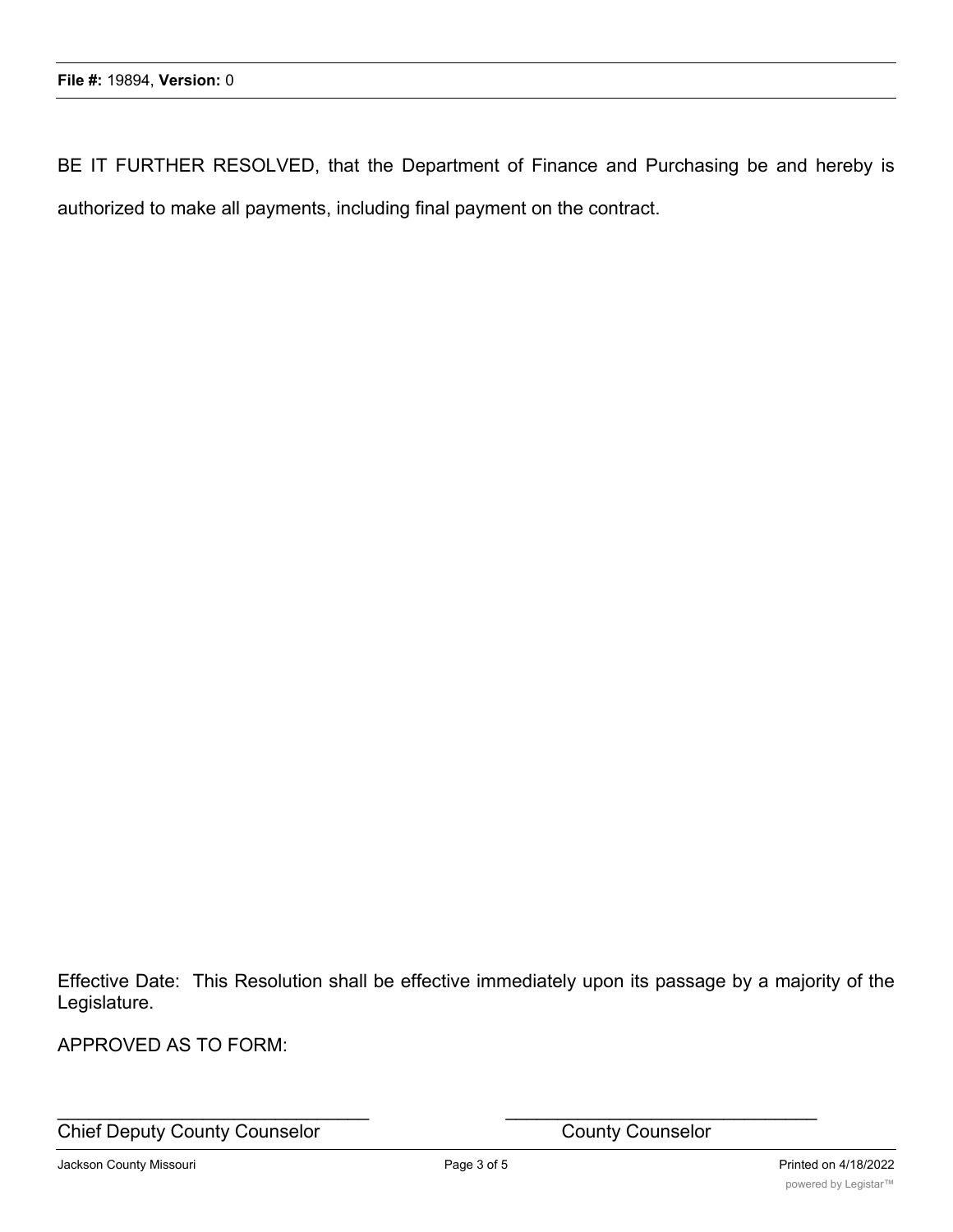Certificate of Passage

I hereby certify that the attached resolution, Resolution No. 19894 of June 11, 2018, was duly passed on June 25, 2018 by the Jackson County Legislature. The votes thereon were as follows:

|      | Yeas<br>9       | Nays <u>_______ 0</u> |      |    |        |
|------|-----------------|-----------------------|------|----|--------|
|      | Abstaining<br>0 | Absent                |      |    |        |
| Date |                 |                       | Mary | Jo | Spino, |
|      |                 | Clerk of Legislature  |      |    |        |

Funds sufficient for the above-described transfer or equivalent documentation and/or identification to accomplish posting of the funds in the Jackson County Budget management system so that the funds are available for immediate use and expenditure are available in the source indicated below.

| <b>ACCOUNT NUMBER:</b> | 002 |                          | 8006 56835         |         |
|------------------------|-----|--------------------------|--------------------|---------|
| <b>ACCOUNT TITLE:</b>  |     |                          | <b>Health Fund</b> |         |
|                        |     |                          |                    | Reserve |
|                        |     | <b>Reserve Operating</b> |                    |         |
| NOT TO EXCEED:         |     | \$150,000.00             |                    |         |

There is a balance otherwise unencumbered to the credit of the appropriation to which the expenditure is chargeable and there is a cash balance otherwise unencumbered in the treasury to the credit of the fund from which payment is to be made each sufficient to provide for the obligation herein authorized.

| 002 7761 56789                |  |
|-------------------------------|--|
| <b>Health Fund</b>            |  |
| <b>Great Plains SPCA</b>      |  |
| <b>Outside Agency Funding</b> |  |
| \$150,000.00                  |  |
|                               |  |